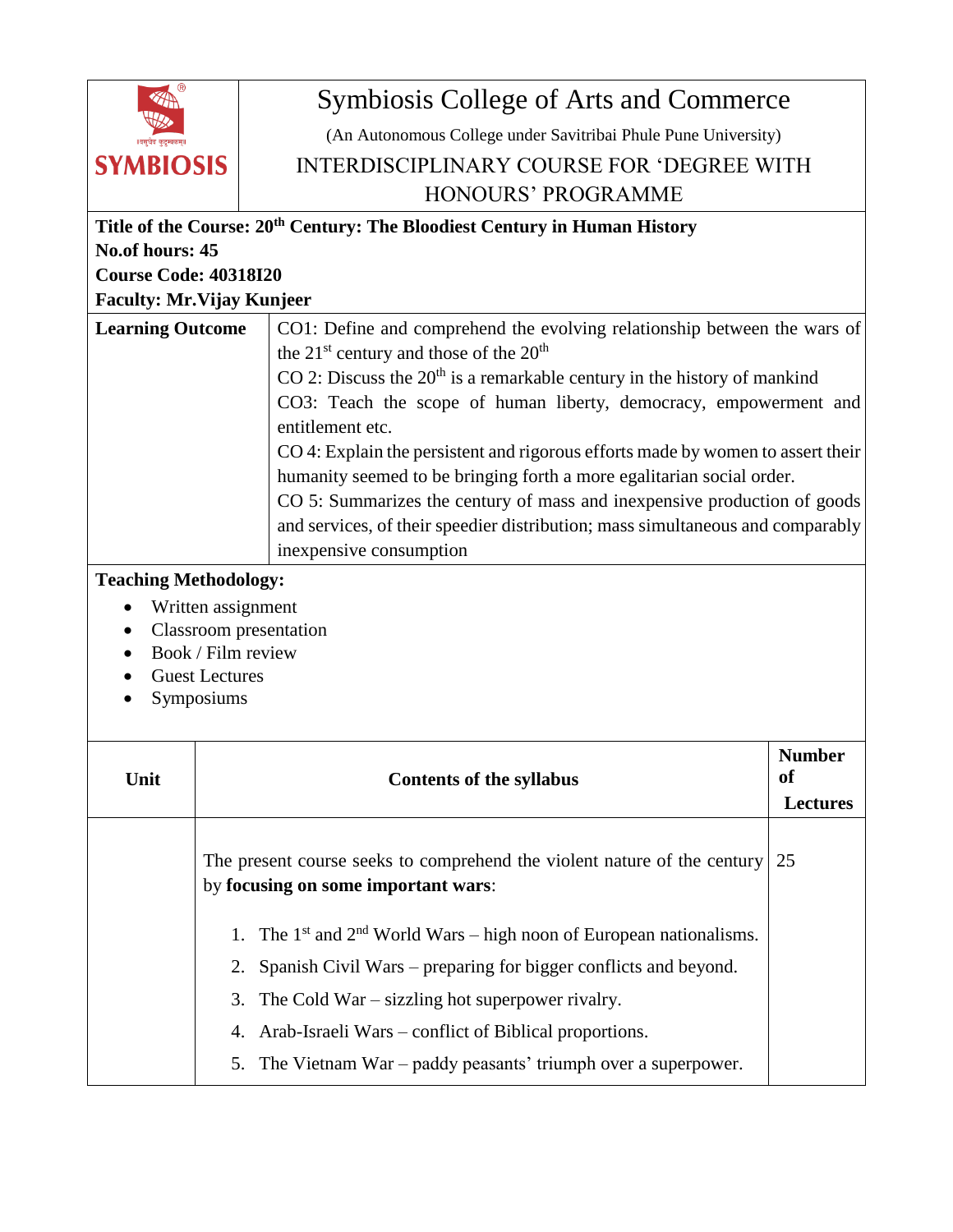| The Yugoslav Wars – Tito's dream fades.<br>6.<br>The Rwandan Civil War – ethnic conflict spills over embroiling a<br>7.<br>continent.             |    |  |  |
|---------------------------------------------------------------------------------------------------------------------------------------------------|----|--|--|
| The course seeks to place the conflicts of the $20th$ century in their due<br>political, economic, social and historical contexts by focusing on: | 20 |  |  |
| 1. Causes and consequences of the conflict                                                                                                        |    |  |  |
| The geopolitical, economic and societal aspects of the conflict<br>2.                                                                             |    |  |  |
| Memorializing and representation of the conflict<br>3.                                                                                            |    |  |  |
| Gendering of the conflict<br>4.                                                                                                                   |    |  |  |
| 5. The influences on the events of the $21st$ century                                                                                             |    |  |  |
|                                                                                                                                                   |    |  |  |
| <b>Total No.of Hours</b>                                                                                                                          | 45 |  |  |
| <b>Suggested Reference Books</b>                                                                                                                  |    |  |  |
| The 10 Most Gripping 20th Century War Stories by Booth, Jack                                                                                      |    |  |  |
| Causes and Effects of 20th Century Wars, by David Smith                                                                                           |    |  |  |
| Hell's Foundations (1992), by Geoffrey Moorhouse                                                                                                  |    |  |  |
| <b>Suggested Articles</b>                                                                                                                         |    |  |  |
| Aftermath of World War One                                                                                                                        |    |  |  |
| Commercial advertising as propaganda in World War One                                                                                             |    |  |  |
| Europe before 1914                                                                                                                                |    |  |  |
| Experiences of colonial troops                                                                                                                    |    |  |  |
| Web sites :                                                                                                                                       |    |  |  |
| http://ww2today.com/featured/diaries-of-world-war-ii                                                                                              |    |  |  |